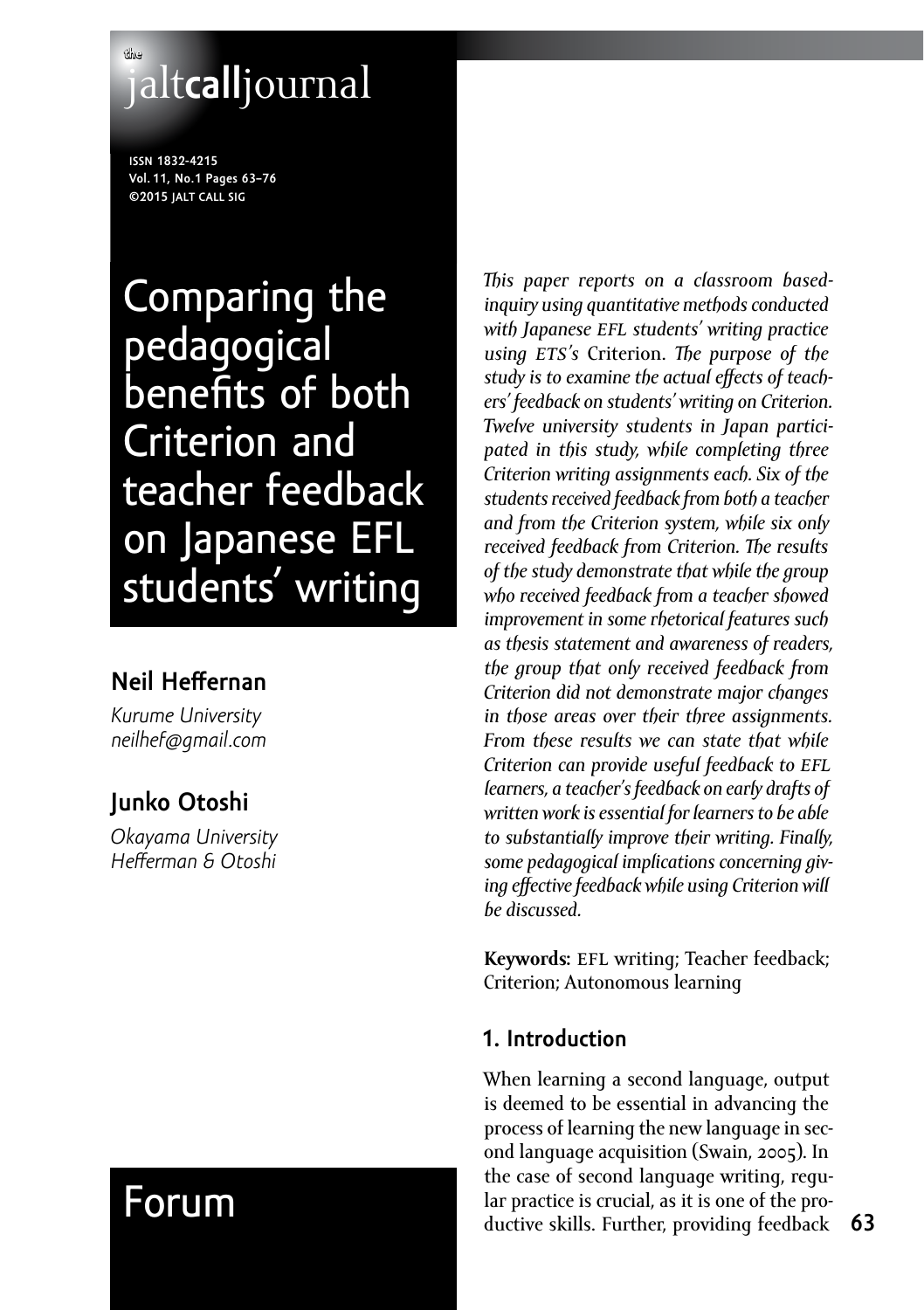to each writing assignment is very time consuming for teachers, even if the outcomes of these efforts are not always satisfactory to learners (e.g., Chandler, 2003; Rob, et al, 1986). Therefore, an alternative approach, which involves students regularly practicing their writing outside of the classroom (Bitchener & Knoch, 2009), all the while receiving effective feedback, is necessary.

In this study, Criterion, an online writing practice tool developed by Educational Testing Service (ETS), was utilized outside of the English as a Foreign Language (EFL) classroom as a self-study tool with the intention of facilitating learners' writing practice, as well as easing the burden on the teachers who were tasked with marking written assignments. According to ETS, the Criterion service motivates English-language learners by giving them frequent writing practice that helps build confidence and improve their English writing skills (ETS, 2013).

With the now ubiquitous use of the Internet evident in all aspects of life, EFL learners can practice and learn the target language (TL) anywhere and at any time as far as online environment is available (Loucky, 2004; Warschauer, 1997). One major advantage of using online systems for both studying and teaching languages is that they are inherently efficient and convenient to use and can lessen the burden for teachers (Long, 2013). At the same time, however, the outcomes of self-study making use of online writing practice tools must be examined by comparing them with that of having actual feedback from a teacher. We are acutely aware that an online writing practice tool like Criterion cannot ultimately replace the feedback from a teacher, despite the aforementioned benefits of using such an online writing practice tool. As Cheville (2004) points out, there is a danger of creating an uneasy reliance on machine-based essay scoring systems such as Criterion, thus undermining the practical knowledge of experienced EFL teachers.

The present study was also in line with previous empirical research which studied, observed and measured phenomena deriving from actual teaching contexts (American Educational Research Association, 2015). Previous studies of this nature have mostly focused on the perceived effectiveness of Automatic Writing Evaluation (awe) systems by the users themselves and not on whether they can effectively emulate human raters (see Chen & Cheng, 2008; Nielson, 2011). Long's (2013) study was unique because it considered the differences in feedback between Criterion and teachers in order to examine the effectiveness of students' writing. His study analyzed 145 randomly selected papers for both differences in Criterion and human feedback and for improvement over an academic year, focusing on linguistic features such as grammar usage, mechanics and style. Further, Chen and Cheng (2008) analyzed 53 complete surveys on their users' actual experience with an awe system. Finally, Nielson's (2011) study investigated 326 participants' participation and advances in language learning in two phases over 20 and 26 weeks respectively.

Nielson (2011) notes that while there are many CALL systems that cater to autonomous language learning, very few are complete language learning solutions in terms of teaching and testing in the classroom. Keith (2003) states that most of the studies on awe systems were carried out on large-scaled standardized tests rather than actual classroom writing. Chen and Cheng (2008) suggest that awe systems may actually encourage language learners to focus more on surface elements such as grammar rather than communicating their actual meaning when writing. As a result, the chief complaint of awe systems is that they seemingly eliminate the human element of writing: the essential notion that writing is an interaction between people and not between a person and a machine. With such caution in

**64**

mind, this classroom-based inquiry was unique in that we examined the benefits of awe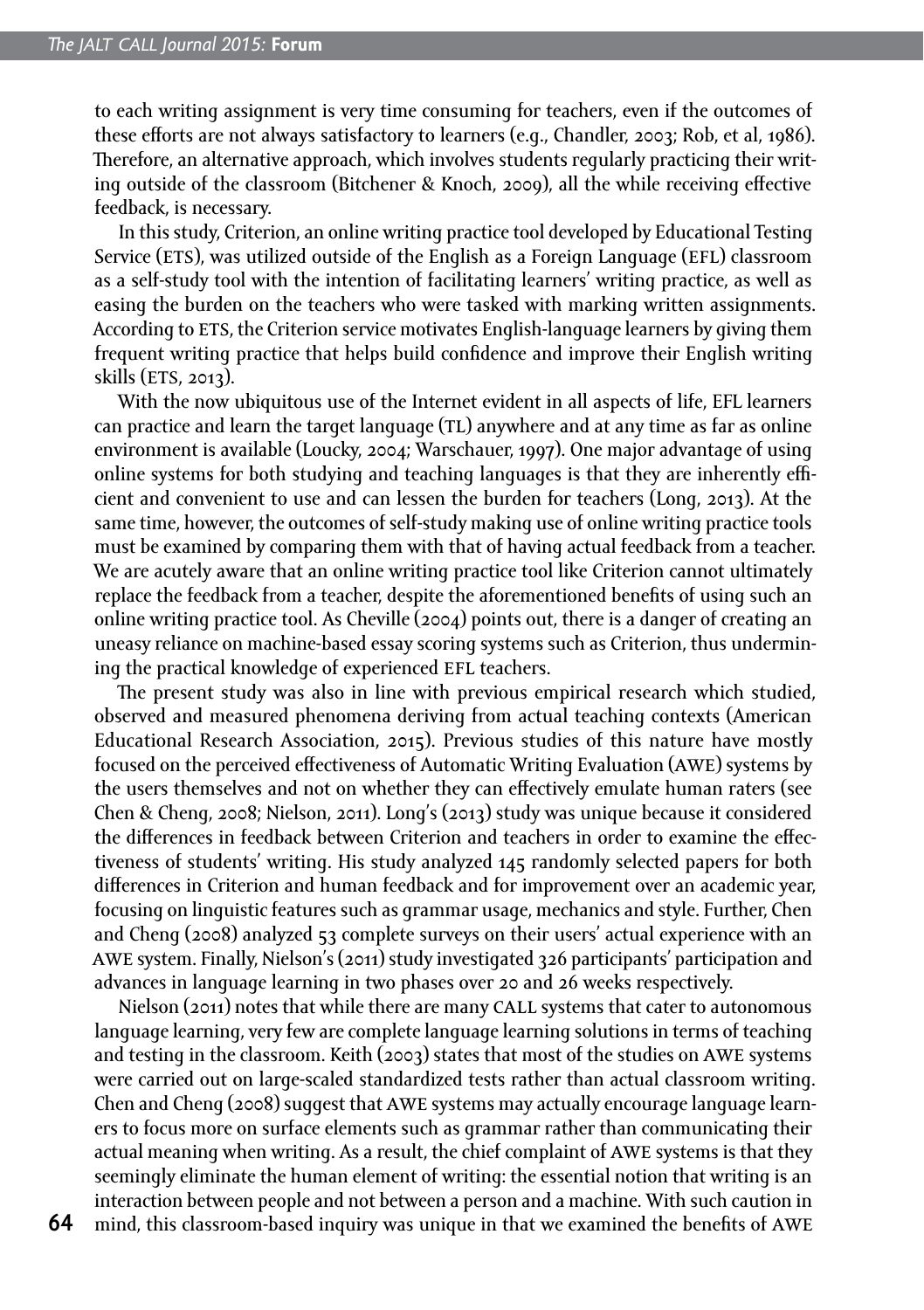(i.e., Criterion) and human feedback on students' writing, with careful attention paid to the specific interaction between awe and EFL writers.

The current study explores how the outcomes of writing practice outside the classroom using Criterion are different between two groups: students who receive feedback from both a teacher and Criterion, and students who only receive feedback from the Criterion system. It is hypothesized that the group which receives feedback from a teacher and Criterion will improve their writing ability over time to a greater extent than the group only receiving automatic feedback. Nevertheless, this research aims to test this hypothesis and further find out which features of writing components will be affected by teachers' feedback. Based on the results of the study, pedagogical implications will be discussed focusing on teachers' guidance for successful self-study.

## **2. Criterion's feedback and teacher feedback on rhetorical features**

Essays submitted on Criterion receive a score instantly by an automated rating system, called *e-rater.* E-rater evaluates learners' essays based on what it predicts human raters would holistically give an essay based on several criteria (Enright & Quinlan, 2010). In particular, the e-rater system evaluates the essays with a holistic scoring ranging from one to six, which takes into account the following dimensions: grammar, usage, mechanics, style, organization and development, lexical complexity, topic-specific vocabulary usage (Quinla, Higgins, & Wolff, 2009).

In addition to scoring essays, Criterion actually has a built-in function called *View Feedback Analysis* that can be used to provide feedback to users. The learners who use the system can receive online feedback through *View Trait Feedback Analysis* according to each of the dimensions listed above. The dimensions taken into account in Criterion's e-rater system highly correspond with other widely used rubrics, such as the *esl Composition Profile* (Jacobs, Zingraf, Wormuth, Hartfiel, & Hughey, 1981). Therefore, Criterion's e-rater seems to evaluate the same constructs as other rubrics commonly used in the EFL classroom (Becker, 2010).

While it seems to value all the components of writing, the Criterion service does not grade essay content (Lim & Kahng, 2012). This might be understandable since many automated programs are theoretically grounded in a cognitive process model of the human brain, all the while ignoring the social and interactional domains (Ware & Warschauer, 2006). The advantages of e-rater are many: it returns a score to a user within seconds; it is completely objective (as scores are distributed based a statistical analysis); and assigns extremely reliable scores that can be compared to human raters' scores (Attali, 2007; Attali & Bernstein, 2006). However, the main detriment to the system is that it cannot evaluate an essay's argumentation, logic or coherence (Heilman & Tetreault, 2012). Thus, judging the quality of the content of an essay is left to the subjectivity of a human rater.

Essentially, the traits of *Organization and Development* in Criterion focus on "the number and length of text units, and not organization and development as a human rater might interpret the terms" (Deane, 2013, p.14). In Criterion, *Organization and Development* in e-rater's *View Trait Feedback Analysis* feature is classified into the following further detailed elements: (A) *introductory material and* (B) *thesis statement (topic relationship and technical quality)*, (C) *main ideas,* (D) *supporting ideas,* (E) *conclusion* and (F) *transitional words and phrases*. E-rater is known to be able to assess these elements reliably and with a validity equal to a human raters' scoring (Weigle, 2010).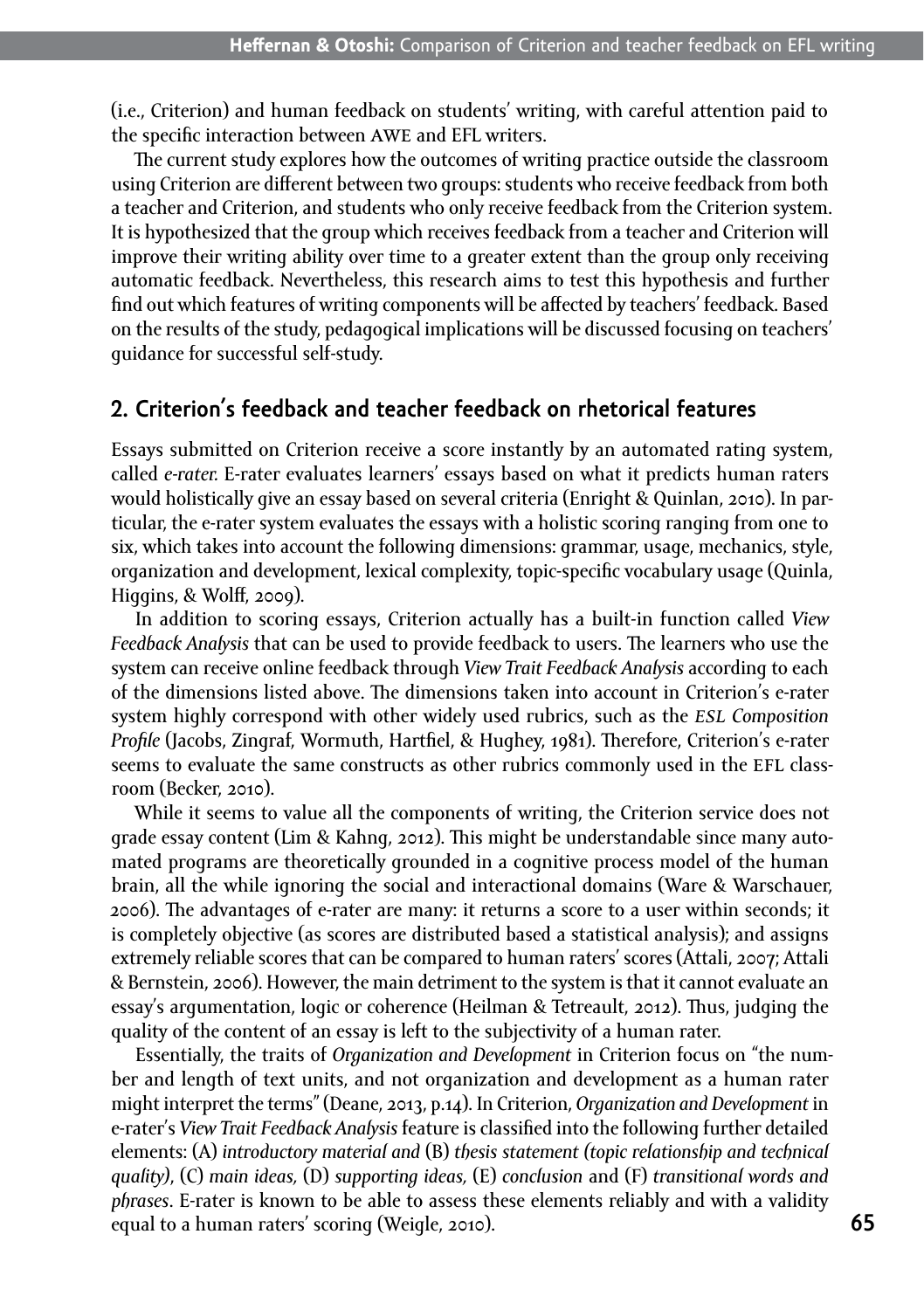Due to Criterion's use of *Organization and Development*, comparing and contrasting the above detailed components with the existing literature concerning coherence in EFL writing is necessary. In order to do so, the authors decided to utilize Lee's classifications of coherence for second language writing classrooms (2002), as her work makes the complicated constructs of coherence clear for classroom use. Lee operationally defines each element of coherence with instructional purposes in writing classrooms. To this end, the authors found her classifications informative in providing feedback in the efl writing classroom, especially regarding the coherence of students' writing. Lee's classifications, which were outlined in her seminal 2002 paper, are specifically designed for instructing the complicated concept of coherence in writing, and have been used as a benchmark in evaluating second language writing ever since. She states that coherence is "traditionally described as the relationships that link the ideas in a text to create meaning for the readers" (p.135). Thus, coherence is an area in which the organization and development of an essay are dealt with. As such, we sought to gain insight into whether there is a difference between Criterion and Lee's taxonomies by comparing them to each other. A comparison of Criterion's concepts of *Organization and Development* and Lee's concepts of Coherence are presented in Table 1 below.

When discussing coherence, Lee (2002) delineates six essential components for second language writing instruction. These six components are: (1) *purpose, audience and context of situation*; (2) *macrostructure;* (3) *information distribution and topical development*; (4) *propositional development and modification;* (5) *cohesion*; and (6) *metadiscourse* (p. 140).

*Introductory material* and *thesis statement (topic relationship and technical quality*) in Criterion's e-rater seem to be similar to Lee's *purpose, audience* and *context of situation* since the *introductory material* and *thesis statement* in an essay should involve these specific elements. As for Criterion's *main ideas* and *supporting ideas*, they are comparable to *propositional development and modification*, which deal with how topics in texts are illustrated and developed. *Transitional words and phrases* in Criterion's classifications can be closely linked to *cohesion* in Lee's category. That is, Lee refers to "reference, substitution and conjunctions" as being important parts of cohesive writing (p.140).

Although Lee's subcategories of coherence contain *information distribution and topic development,* which deal with how a topic is developed and distributed in texts, Criterion deals with this matter within the scope of *main ideas* and *supporting ideas*. Further, *metadiscourse,* which is concerned with a readers' point of view, while paying attention to attitude markers and topicalizers, are not found in Criterion's *Organization and Development*. This is one example of how Criterion cannot effectively evaluate a writer's content while taking a readers' point of view into effect. It is here that we can see one possible advantage of human raters.

Therefore, it is necessary to know how accurately Criterion has evaluated these coherence components with a specific rubric which can be used as a supplement by human raters. In doing so, teachers who are using Criterion can give feedback paying closer attention to these areas. After comparing and contrasting Criterion's *Organization and Development*  with Lee's categories – as shown Table  $1$  – the following four dimensions were considered to be the most important elements for the researchers in this study to analyze the students' essays: thesis statement, topical development, propositional development, and awareness of readers.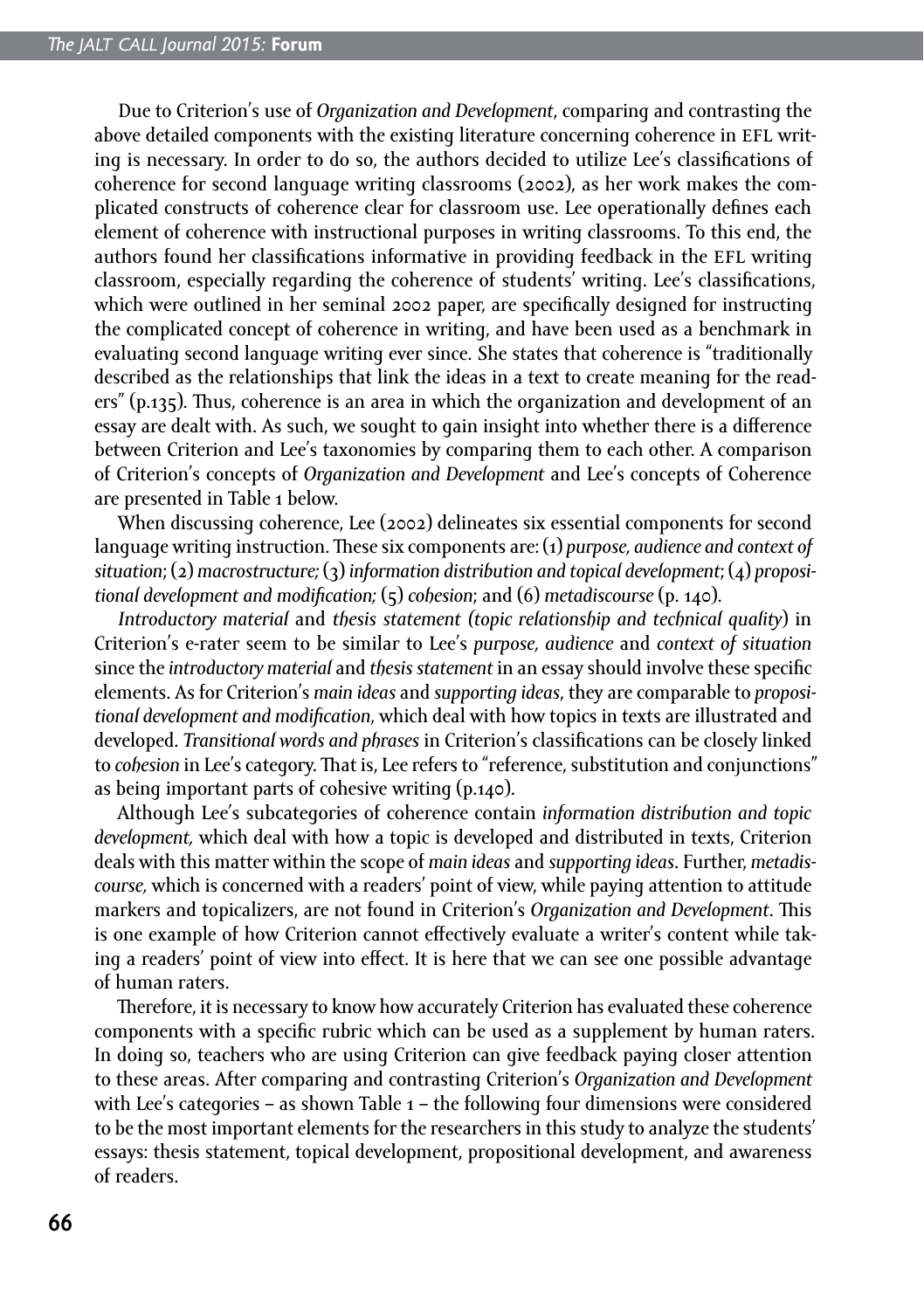| Organization and development in Criterion | Lee's Six Topics of Coherence                  |
|-------------------------------------------|------------------------------------------------|
| (A) Introductory material and             | (1) Purpose, audience and context of situation |
| (B) Thesis statement                      |                                                |
| (A) Introductory material and             | (2) Macrostructure                             |
| (E) Conclusion                            |                                                |
| (C) Main ideas and                        | (3) Information distribution and topical       |
| (D) Supporting ideas                      | development                                    |
| (C) Main ideas and                        | (4) Propositional development and modification |
| (D) Supporting ideas                      |                                                |
| (F) Transitional words and phrases.       | (5) Cohesion                                   |
| Not applicable                            | (6) Metadiscourse                              |

Table 1: Comparison of organization and development in Criterion and Lee's six topics of coherence

## **3. Purpose of the study**

The current empirical research was designed to explore how Criterion as a self-learning tool can be utilized outside of the EFL classroom using quantitative methods. In accordance with one key characteristic of empirical research, the following questions – which were derived from the actual teaching context – were poised to guide this study.

- 1. How do specific features of students' writing improve over time following i) automatic and teacher feedback and ii) only automatic feedback?
- 2. What is the correlation between human and automatic scoring in L2 writing?
- 3. Which rhetorical features are sensitive to a teacher's feedback in terms of writing quality?

# **4. Method**

This study was conducted in the spring semester of the 2012 academic year in Japan with twelve students in three different national universities. This study took the form of an experiment group (Group 1) and a control group (Group 2), and was specifically designed to investigate the differences of a teacher's feedback on samples of writing on the Test of English as a Foreign Language (toefl) Criterion e-rater system. Since this research project dealt with Japanese learners of English, a written consent form was collected from all participant students in the study.

The students in Group 1 came from a TOEFL Institutional Testing Program (ITP) preparation class in which one of the authors taught at the time the research was conducted. Due to a lack of class time, which was mostly dedicated to instructing learners exclusively for the reading and grammar parts of the TOEFL, the instructor decided to implement the use of Criterion outside of the class as a self-study writing tool.

Another six students (Group 2) were recruited from different national universities as a comparison group by taking into account their English proficiency and motivation, which were considered equivalent to the experimental group students in Group 1. In particular, the average Test of English for International Communication (TOEIC) score of Group 1 was 639 and the average in Group 2 was 661. The students were mostly in their first- year and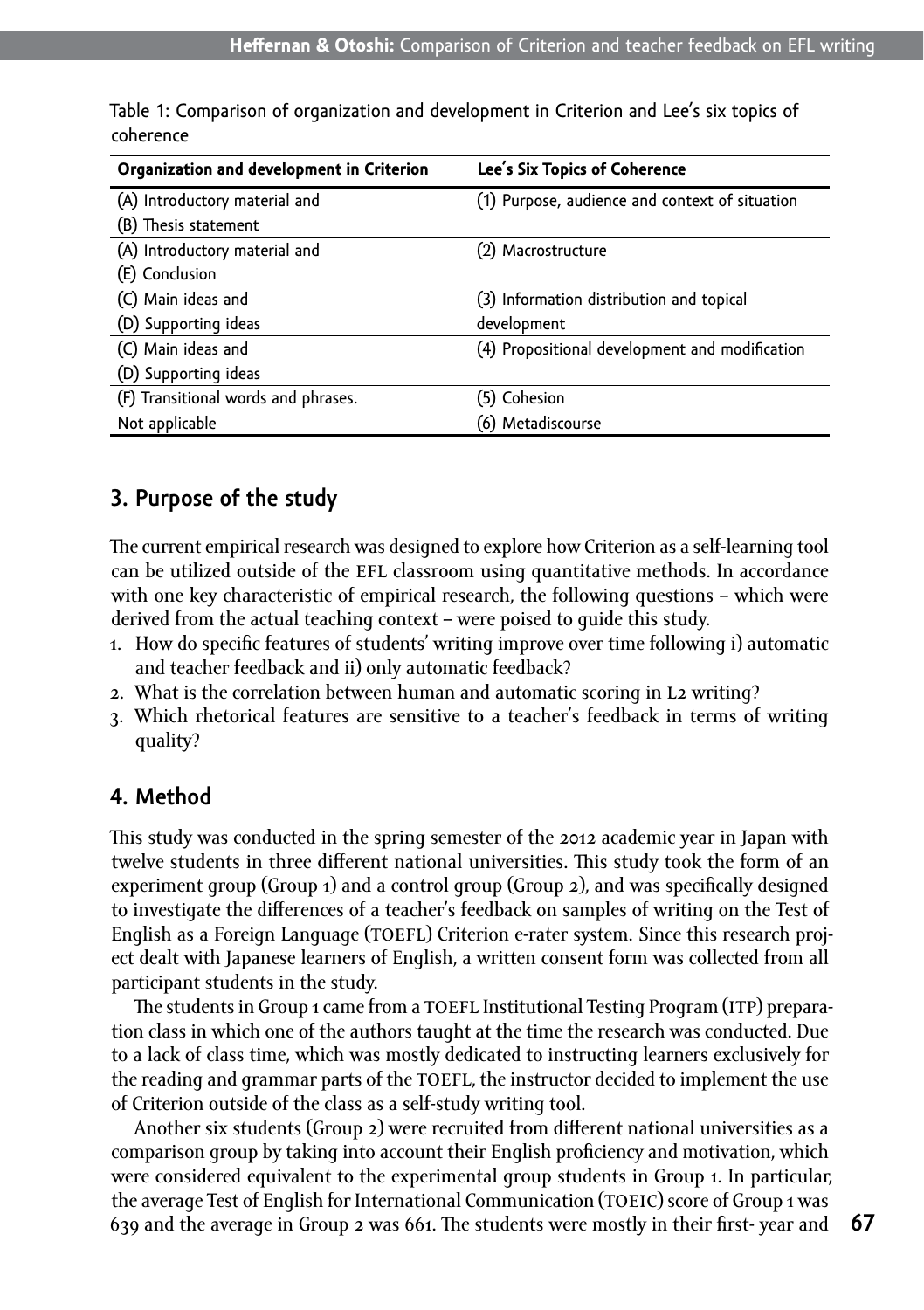second year when the study was conducted. The majors of the students in both groups varied from Science to Humanities. All instructions on exactly how to carry out the Criterion writing tasks were distributed to the student participants in Japanese via an instruction sheet before the study began. Figure 1 depicts the procedure of Criterion writing tasks in this study.



Figure 1. The procedure of the writing task evaluation

As shown above, students in both groups wrote essays in response to three writing tasks that were provided by the Criterion prompt pool, totaling 36 essays in all (the three prompts used in this study are in Appendix B). The students were asked to write an essay on the Criterion website. No time limit was placed on the students, but they were all encouraged to respond to the teachers' feedback soon after receiving it in order to improve on their second and third drafts. The feedback to the participants in Group 1 was given two times: after their first and second drafts. The teacher provided feedback with the use of the comment functions in Criterion itself, while she also used the pop-up feedback function built into Criterion in order to make specific corrections on vocabulary and grammar directly in the text of an essay. The feedback comments focused on the following four rhetorical features: thesis statement, topical development, propositional development, and awareness of readers, referring to the operational definitions of coherence by Lee (2002). For instance, in the comment section, the teacher wrote comments such as "Explain the usual classroom situation in Japan before making your opinions" when she noticed that the writer did not consider the readers' understanding.

As for the pop-up function, she sometimes corrected ungrammatical sentences directly by guessing what the writer was trying to say. However, the focus of her feedback was on the coherence of the students' writing so that the grammatical corrections in the pop-up functions were limited to local errors such as tense and subject-verb disagreement. Group 2 were also required to submit three drafts of each essay; the main difference being they did not receive any feedback from the teacher. However, they were strongly encouraged to check the e-rater's *View Trait Feedback Analysis* feedback and scores provided by Criterion.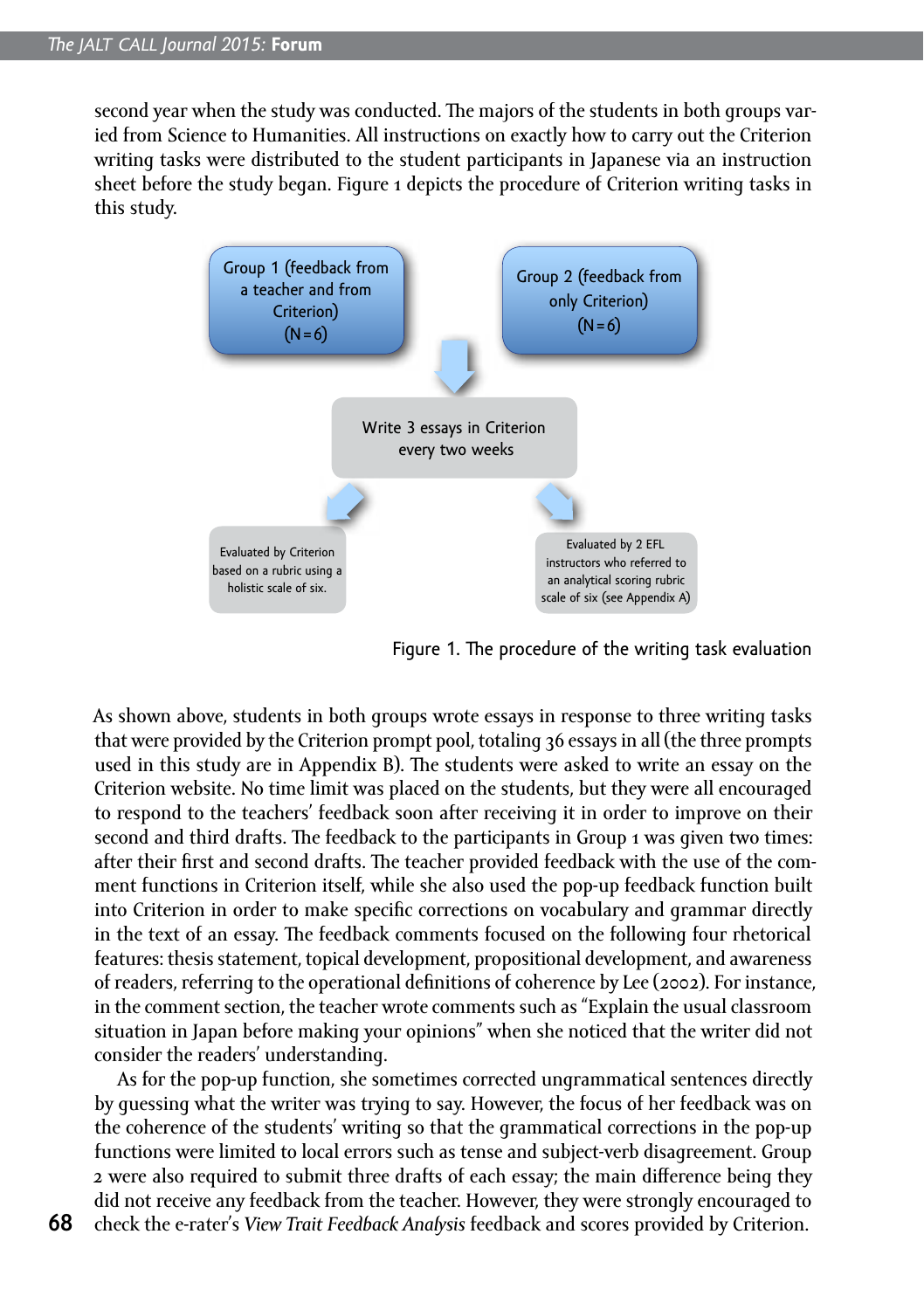All thirty six essays were evaluated by Criterion and two experienced EFL instructors. one of them being an author of this study. The two EFL instructors marked all thirty six essays using the six-point scale that focuses on the rhetorical features discussed earlier. The instructors did not know to which students the essays belonged. The inter-rater reliability between the two instructors' scores was confirmed to have a value of .78. Their scores were summated and a mean score for each essay was then calculated.

# **5. Analysis procedures**

The data were analyzed quantitatively making use of the two evaluations: evaluated by e-rater and the two EFL instructors. First, descriptive statistics for the holistic scores evaluated by both Criterion and the two researchers were examined in order to see the changes over the three writing tasks. Next, the scores evaluated by the two instructors focusing on the four rhetorical features mentioned above were used to identify which rhetorical feature changed over the three writing tasks, and these were compared with the scores evaluated by Criterion.

# **6. Results**

Table 2 summarizes the descriptive statistics of the results of the students' three writing tasks evaluated by both Criterion and the researchers on a six-point scale. Please refer to Appendix C for a complete table of the raw scores of all of the participants in this study. A correlational analysis reveals that there are statistically significant correlations between Criterion and the two researchers' evaluations, with a value of .46 at the .01 level.

|                              | Mean (SD) | <b>Criterion's Evaluation</b> |       | Researchers'<br><b>Evaluation Mean (SD)</b> |       |       |  |
|------------------------------|-----------|-------------------------------|-------|---------------------------------------------|-------|-------|--|
| Writing #                    |           | 2                             | 3     |                                             |       |       |  |
| Group 1                      | 3.8       | 4.6                           | 4.5   | 3.6                                         | 4.6   | 4.5   |  |
| (feedback from a teacher)    | (.75)     | (.81)                         | (.83) | (.18)                                       | (.63) | (.92) |  |
| Group 2                      | 4.1       | 4.3                           | 4.1   | 3.9                                         | 3.6   | 4.4   |  |
| (no feedback from a teacher) | (.75)     | (.51)                         | (.75) | (.76)                                       | (.40) | (.77) |  |

Table 2: Descriptive statistics of the participant students' writing tasks

As indicated in the table, while both evaluations showed a higher mean score for Group 2 in Writing Task 1, Group 1 showed a higher mean score than Group 2 in Writing Task 2 and 3 (henceforth referred to as Writing 1, 2 and 3, respectively).

In order to determine which rhetorical features were sensitive to the teacher's feedback, the mean scores obtained from the descriptive statistics were compared between Group 1 and Group 2. Table 3 shows the descriptive statistics of the twelve participant students' writing scores evaluated by the two EFL instructors focusing on the four rhetorical features.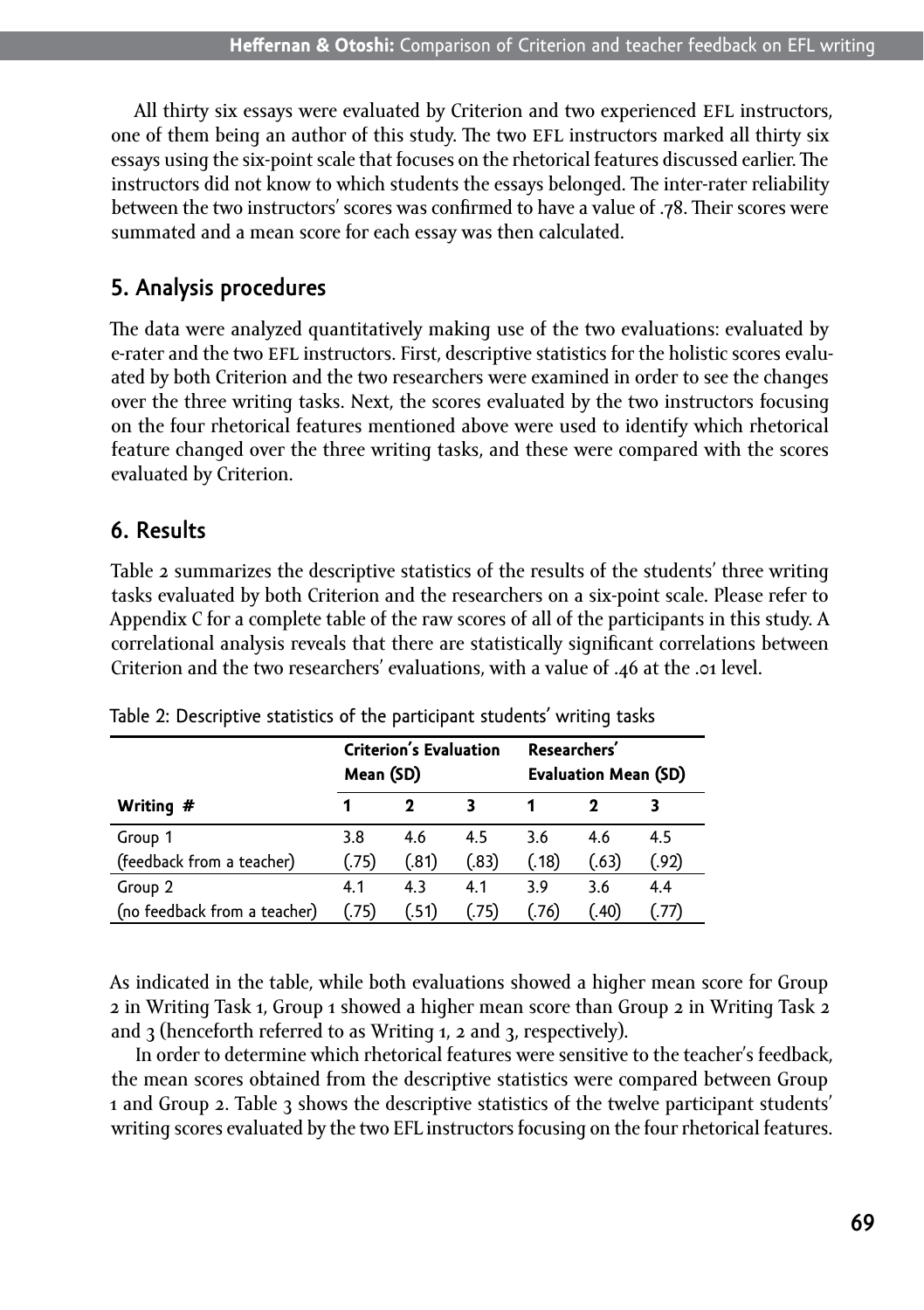| <b>Writing</b> | <b>Thesis statement</b> |       |       | <b>Topical</b><br>development |       |       | Propositional<br>development |       |       | Awareness of<br>readers |       |       |
|----------------|-------------------------|-------|-------|-------------------------------|-------|-------|------------------------------|-------|-------|-------------------------|-------|-------|
| task #         |                         | 2     | 3     |                               | 2     | 3     | 1                            | 2     |       |                         |       |       |
| Group 1        | 3.7                     | 4.9   | 4.8   | 4.3                           | 4.6   | 4.5   | 3.6                          | 4.1   | 4.0   | 3.5                     | 4.8   | 4.6   |
|                | (.85)                   | (.66) | (1.1) | (.88)                         | (.77) | (.90) | (88)                         | (.83) | (.66) | (.92)                   | (.71) | (.98) |
| Group 2        | 4.0                     | 3.8   | 4.3   | 3.6                           | 3.8   | 4.0   | 3.3                          | 3.4   | 3.6   | 3.7                     | 3.5   | 3.7   |
|                | (95)                    |       | (1.4) | (1.4)                         | (1.0) | (1.6) | (1.3)                        | (.51) | (1.9) | (1.3)                   | (.67) | (1.8) |

Table 3: Descriptive statistics of the scores of participant students' writing tasks on rhetorical features

As shown in the table above, it was found that Group 1 showed a higher improvement in all the four rhetorical features than Group 2, and especially between Writing 1 and Writing 2. Taking a closer look at the table, it was noticed that while Group 1 indicated great improvement in *thesis statement* and *awareness of readers* between Writing 1 and Writing 2, Group 2 did not show any improvement in these features.

#### **7. Discussion and pedagogical implications**

From these results, it was found that Group 1 (the group that received feedback from a teacher) scored higher than Group 2 (the group that received no feedback from the teacher) on the essays scored by both Criterion and the two instructors in this study. Further, we can see some differences between two of the rhetorical features used in evaluating the learners' essays. Thus, it is possible to state that the group that received feedback from Criterion and a teacher improved their writing ability over time to a greater extent than the group who only received automatic feedback.

As previously mentioned, participants in both groups were given an instruction sheet in Japanese about how to use the Criterion system. However, we must state that there is no way to determine whether the students in either group actually used the system for feedback correctly or even used it at all. Even though we strongly encouraged these participants to refer to the feedback on the system regarding their writing, we cannot be sure if they did. Further research should endeavor to interview participants to glean how much they actually used the Criterion system to gain feedback in order to subsequently improve their writing.

As far as RQ1 is concerned, it was found that, as a whole, and when used regularly over a period of time, Criterion as a self-learning writing practice tool can be consistent with evaluations by human raters. Even though Criterion does not evaluate the content of writing, it can evaluate the same constructs of content from the results of the instructors' evaluation in this study. Therefore, Criterion's evaluations were deemed to be consistent with the teachers' analytical scoring focusing on the rhetorical features prevalent in Criterion. The students who received only feedback from Criterion did not demonstrate as much improvement on their writing as the students who received feedback from both Criterion and a teacher.

Regarding RQ2, despite the reliability of scoring in Criterion, using it without a teacher's feedback did not support overall improvement in the three writing assignments in this study. The primary reason for this is that the participants regarded the feedback from the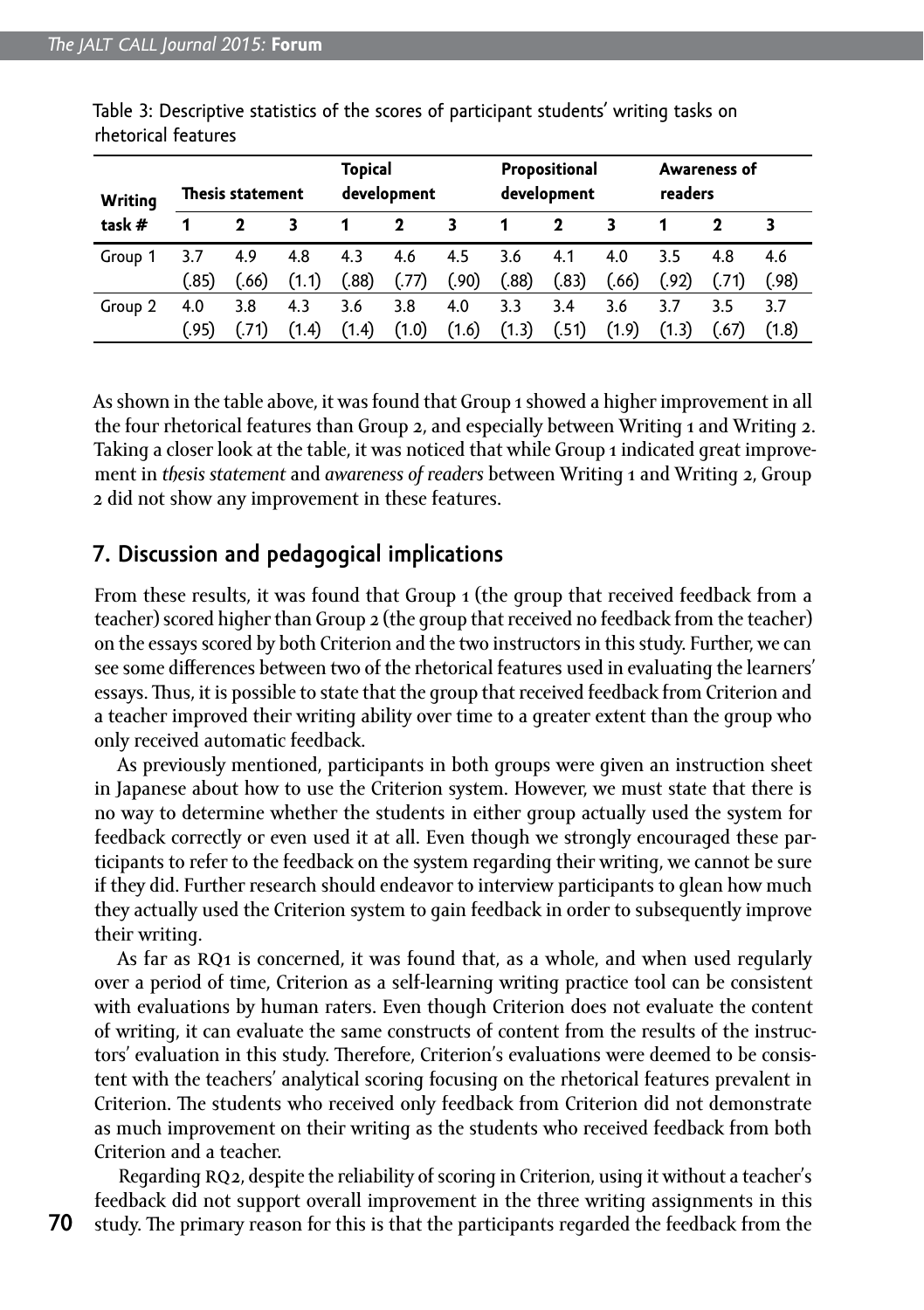teacher on Criterion as direct feedback from the teacher herself. That is, even though the teacher did not provide any instructions in class concerning Criterion use, the students who participated in this study recognized that she was the one who gave feedback on their writing tasks in Criterion. This lends credence to the importance of the *awareness of readers* category in the coherence rubric in this study. That is, as with most situational uses of language, users are most successful when they have an awareness of the context and social dimension of how the language should be used (Weir, 2005). Thus, we can state that there is, to some degree, a correlation between human and automatic scoring.

Finally, when we look at RO3, this study reveals that rhetorical features are generally not improved upon in Criterion without feedback from a teacher. While Group 2 did not show a noticeable improvement over the three writing tasks in any of the rhetorical features, Group 1 showed great improvement in *thesis statement* and *awareness of readers* over the three writing tasks. Even though the students who participated in this study were informed of the online feedback evaluation of *Organization and Development* in Criterion from an information sheet distributed to them at the beginning of the study, they might have failed to read it carefully. It is also possible that the students did not comprehend Criterion's feedback very well. From this we can state that clear explanations, and even instruction on the use of the feedback functions in Criterion are necessary. It is here that efl teachers can explicitly guide their learners through the features of Criterion, for, as Chen and Cheng (2008) argue, without such guidance, the effectiveness of the feedback given by any type of awe may not serve its intended purpose.

Further to this point, a teacher's involvement is still necessary even if Criterion is used as a self-learning tool. As explained earlier, Criterion has a comment function which requires a teacher to make comments on students' writing. We believe that by making use of this function, teachers can focus on clarifying comments on the *thesis statement* and *awareness of readers* features. When teachers focus on these specific areas*,* especially after the first writing task, students will be well aware of what is necessary to compose quality writing. They will, in turn, be able to demonstrate improvements as they work toward their final drafts, thus improving the overall quality of their writing (Chodorow, Gamon & Tetreault, 2010). In addition, direct instruction from a teacher plays a key role in this discussion. Similar to what Beatty (2003) argues, an over-reliance on feedback from an awe alone will not lead to great improvements on successive drafts of writing. So, we believe that the use of Criterion must be accompanied by constructive feedback by knowledgeable EFL teachers.

Lastly, because of the improvement shown by Group 1 in this study, the authors believe that Criterion might actually have encouraged the learners in this group to practice their writing outside of the classroom. Although we cannot categorically state this to be true, as it was beyond the scope of this study to investigate this factor, future work in this area can include interviews with the participants in order to determine how much out-of-class writing practice actually occurred at this stage in the writing process. This rise in self-study outside of the classroom should be encouraged by teachers; however, the role of the teacher in providing feedback to this out-of-class work is still important.

It is here that the methods employed in this study are reflected in the results. First, the teacher providing feedback to the learners played an integral role in guiding the students through the use of Criterion and navigating the feedback given on the system. Further, the use of participants who were highly motivated to study English on their own time was deemed to be essential to the comparison between the teacher feedback group and the non-teacher feedback group. This argument augurs well for motivated language learners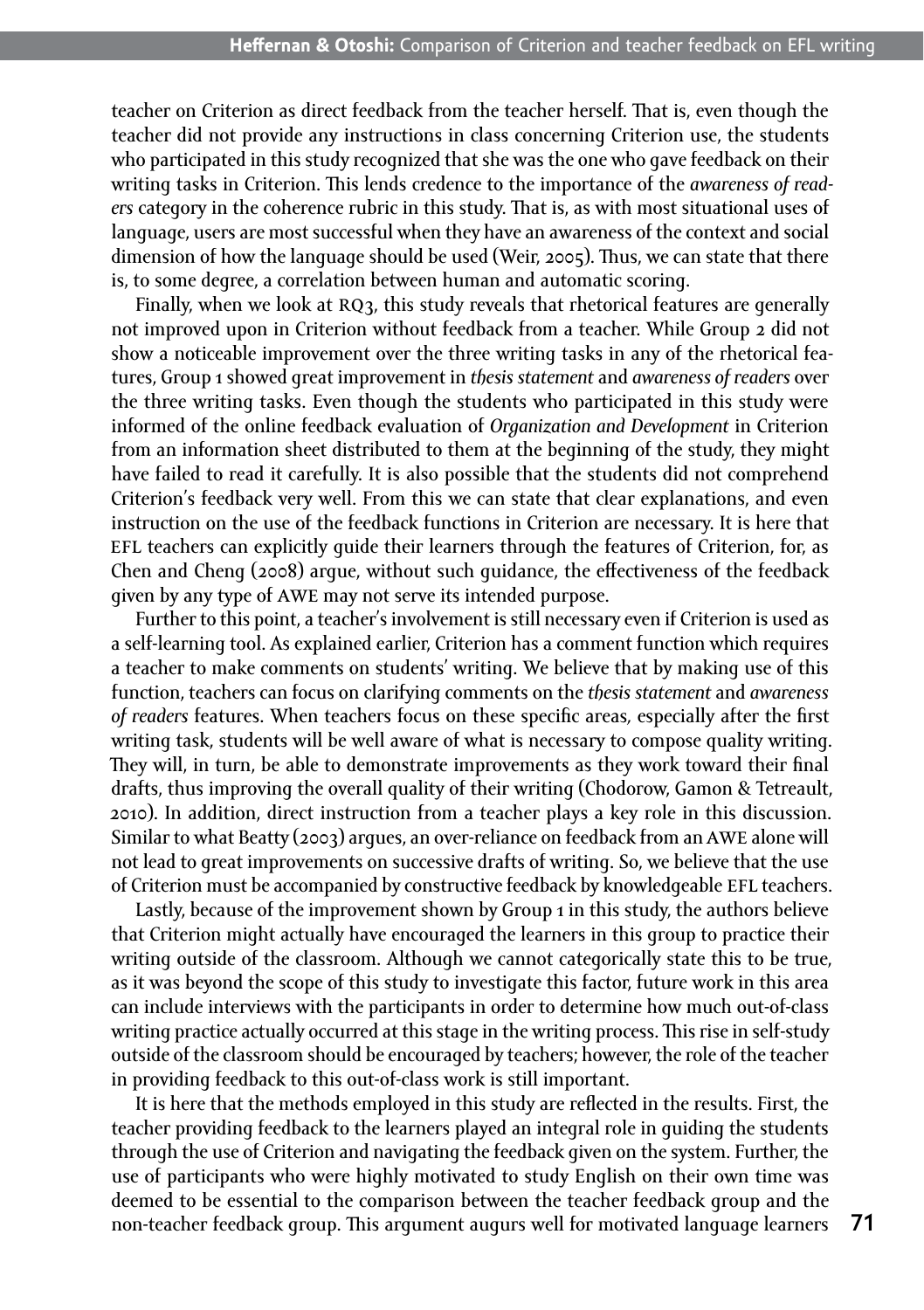who have a clear reason to be studying English: if they can pursue their goals with the assistance of their teachers, they will be more likely to be content in what and how they are learning (LaGuardia, Ryan, Couchman, & Deci, 2000; Ryan & Deci, 2000). Seeing as some differences were found after the teacher's feedback between Writing 1 and 2 in regard to two of the rhetorical features used in this study, we believe that the participants in Group 1 were motivated by both the use of Criterion and also by the teachers' feedback. This is significant because it underlies the impact of direct feedback from a teacher on students' writing; often seen as the key to learners improving their writing from one draft to another (Ferris et al., 1997; Hyland, 2003; Hyland & Hyland, 2006).

Finally, we should note that there are some limitations to the current study. First, the number of participants was relatively small, as was the number of Criterion prompts used. Future studies could utilize a larger sample size and a greater variety of prompts. Second, in addition to the point raised above regarding whether the students in Group 2 actually used Criterion to gain feedback, the same could be said for subsequent drafts of work in Group 1. However, since one of the authors of this study provided guidance to Group 1 through the three drafts and strongly encouraged them in class to refer to the feedback on Criterion, including adding her own feedback to the Criterion system, we are relatively certain the participants in this group used both her feedback and the feedback on the system itself to improve subsequent drafts of their writing.

As a result of these limitations, we can suggest some larger follow-up studies that we intend to undertake. First, we would like to focus on whether students can improve their writing in successive drafts of the same essay by using the feedback provided by Criterion before they get feedback from a teacher. Examining scores over successive drafts would provide evidence as to whether students pay attention to features identified by Criterion before they get teacher feedback, and might help show whether the teacher feedback is efficacious in itself or if it can help teach students how to take advantage of the automated feedback in Criterion. A further idea that should be pursued is to give one group of students feedback only, while giving a second group of students focused instruction on how to use the Criterion system for feedback purposes. The differences between these two groups would highlight the effectiveness of Criterion. Finally, we would also like to conduct interviews and distribute surveys to student participants to glean how much they actually used the Criterion system when making revisions to their papers.

#### **8. Conclusion**

The use of Criterion as an e-learning and improvement tool has been well documented in the literature (i.e. Attali, 2007; Attali & Bernstein, 2006; Chen & Cheng, 2008). However, while Criterion has generally been regarded to be as valid as human raters in evaluating efl learners' written work, there are some limitations to its use. For instance, as argued by Ware and Warschauer (2006), e-feedback might have underestimated the learning that takes place on the social and interactional plane. Seeing as EFL students cannot learn a second language in a vacuum, and must take into account the social and contextual aspects of the language (Weir, 2005), any attempt to effectively teach second language writing must include these elements. This is one area in which Criterion is lacking, as the participants who only received feedback from Criterion did not show much improvement in the four rhetorical features that were the focus of this study.

**72**

From this discussion we can glean some pertinent results from this research. While EFL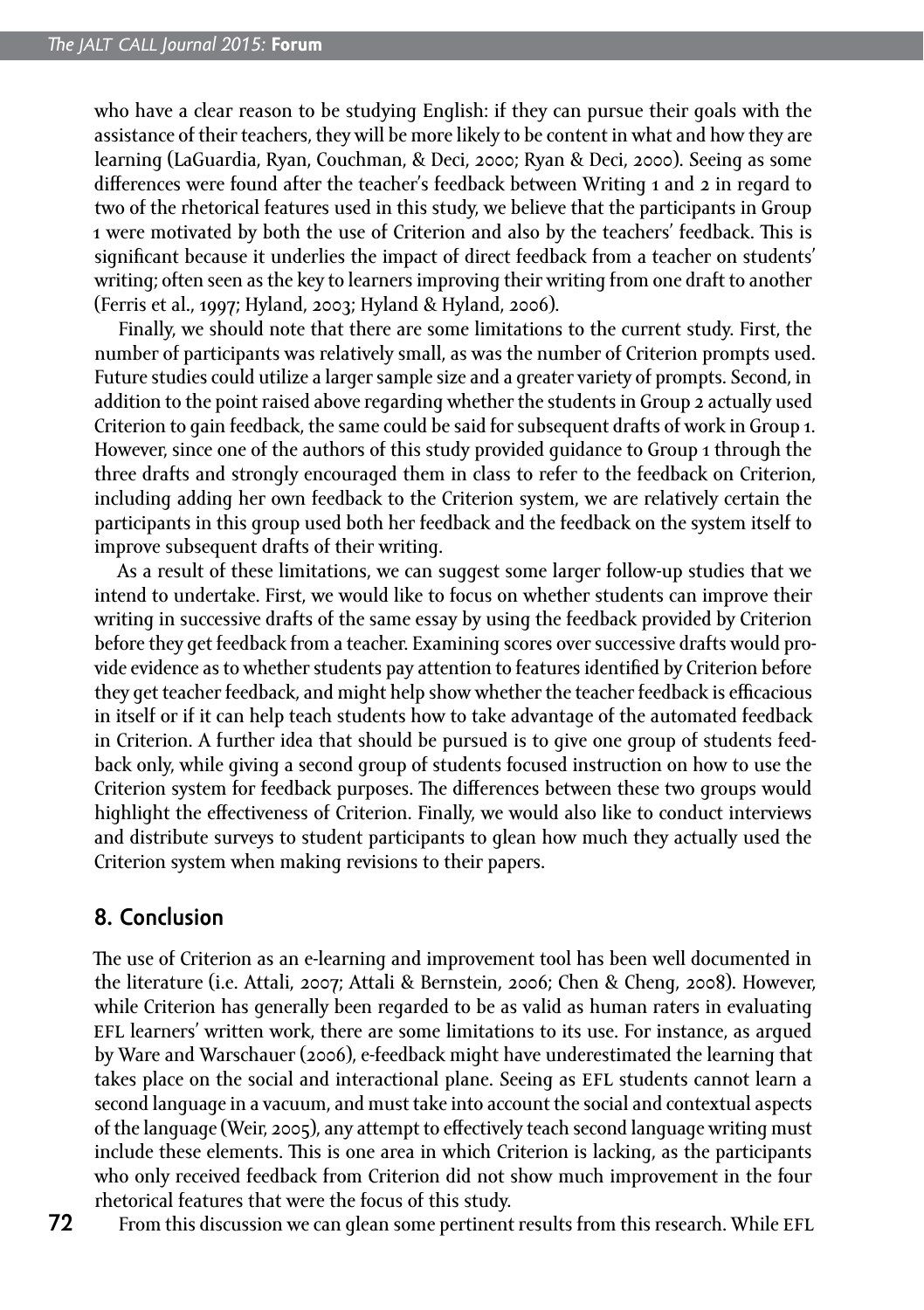learners can rely on Criterion to provide useful feedback to them, a teachers' feedback on early drafts of written work is essential for learners to be able to substantially improve their writing – and especially in terms of the rhetorical features dealt with here. In this study, we focused on an amalgamation both Criterion's *Organization and Development* and Lee's six categories of coherence (2002) to form four rhetorical features that are deemed to be essential in teaching and learning second language writing. The largest improvement was seen in *thesis statement* and *awareness of readers*, lending credence to the notion that instruction from a teacher is of the utmost importance when learning to write. Essentially, taking a teacher's feedback into account when writing successive drafts of essays can lead to great improvements in writing (Hyland, 2003; Hyland & Hyland, 2006). This is especially important for learners preparing to take the TOEFL iBT, as decisions on this test can greatly affect their future academic lives.

This study can contribute to the existing literature in a few ways. First, the human factor in evaluating our learners' written work cannot be overstated. While Criterion can assist students in improving successive drafts of their written work (Chen & Cheng, 2008), a teachers' guidance is especially important when formulating a thesis statement and attempting to put together an essay that takes into account the readers of that essay. Thus, e-learning tools such as Criterion are undoubtedly of use for EFL learners, but, as Hyland (2003) points out, they cannot replace proper instruction from actual teachers.

Finally, since Criterion can effectively gauge the *thesis statement, topical development* and *propositional development* in an essay, it is evident that the *awareness of readers* feature is especially important because of the content and context involved in this feature. That is, since Criterion cannot effectively judge the content of an essay, it is left to teachers to guide their learners during writing instruction on how best to write for a specific audience. This is how we, as EFL teachers, can be of great assistance to our learners, and is also one fundamental area in which Criterion falls short.

### **References**

- American Educational Research Association (2015). Standards for reporting on empirical social science research in AERA Publications. Retrieved from [http://www.aera.net/](http://www.aera.net/Publications/StandardsforResearchConduct/tabid/15746/Default.aspx) [Publications/StandardsforResearchConduct/tabid/15746/Default.aspx.](http://www.aera.net/Publications/StandardsforResearchConduct/tabid/15746/Default.aspx)
- Attali, Y. (2007). Construct validity of e-rater® in scoring toefl essays. *ets Research Report No. RR-07-21*. Princeton, nj: Educational Testing Services.
- Attali, Y., & Bernstein, J. (2006). Automated essay scoring with e-rater® v.2. *Journal of Technology, Learning and Assessment, 4*(3), 1–30.
- Beatty, K. (2003). Teaching and researching computer-assisted language learning. New York, ny: Longman.
- Becker, A. (2010). Examining rubrics used to measure writing performance in us intensive English programs. *The catesol Journal, 22*(1), 113–130.
- Bitchener, J., & Knoch, U. (2009). The relative effectiveness of different types of direct written corrective feedback. *System, 37*, 322–329.
- Chandler, J. (2003). The efficacy of various kinds of error feedback for improvement in the accuracy and fluency of l2 student writing. *Journal of Second Language Writing, 12*, 267–296.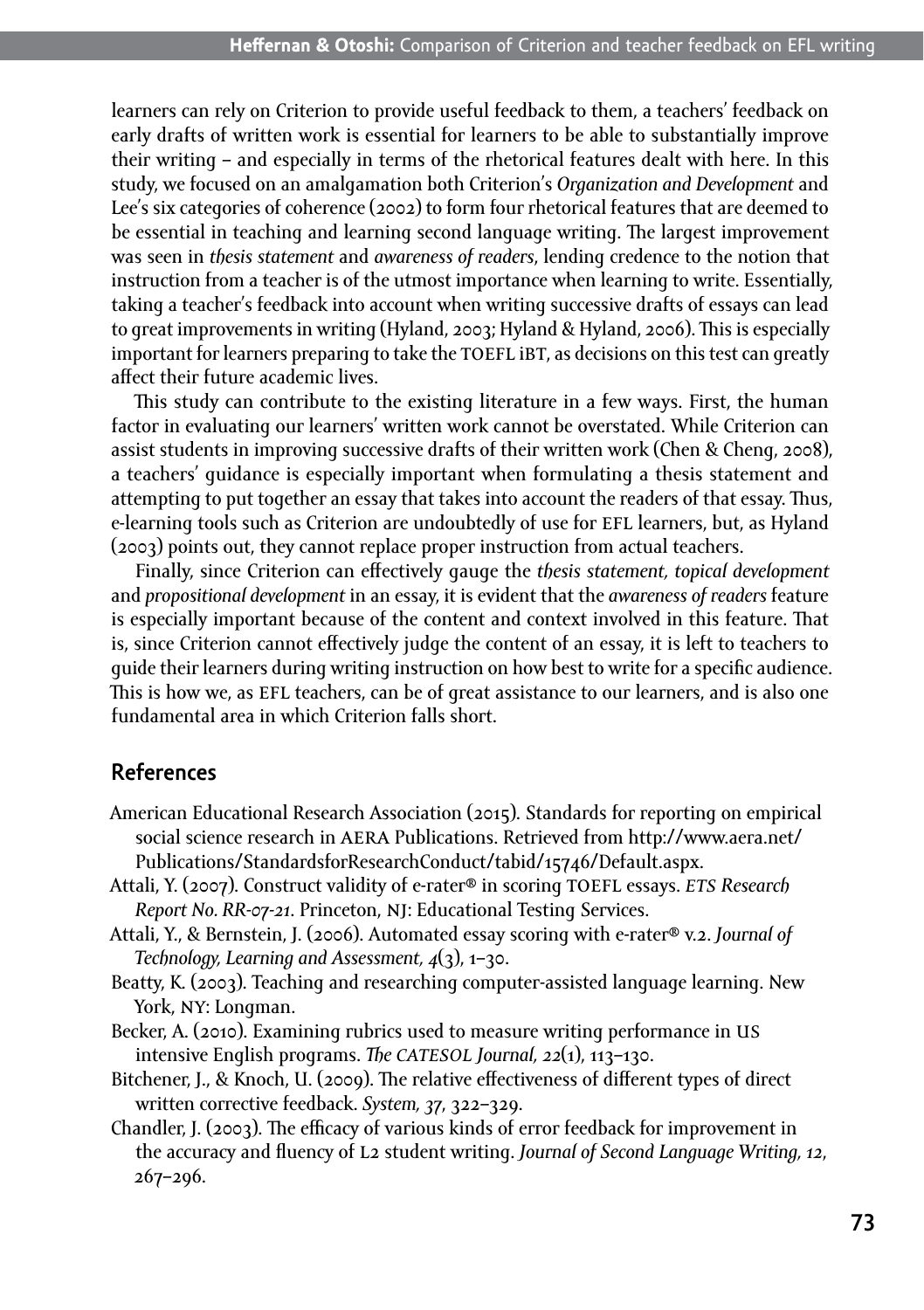- Chen, C., & Cheng, W. (2008). Beyond the design of automated writing evaluation: Pedagogical practices and perceived learning effectiveness in EFL writing classes. *Language Learning and Technology, 12*(2), 94–112. Retrieved from [http://llt.msu.edu/](http://llt.msu.edu/vol12num2/chencheng.pdf) [vol12num2/chencheng.pdf](http://llt.msu.edu/vol12num2/chencheng.pdf)
- Cheville, J. (2004). Automated scoring technologies and the rising influence of error. *English Journal, 93*(4), 47–52.
- Chodorow, M., Gamon, M., & Tetreault, J. (2010). The utility of article and preposition error correction systems for English language learners: Feedback and assessment. *Language Testing, 27*(3), 419–436.
- Deane, P. (2013). On the relation between automated essay scoring and modern views of the writing construct. *Assessing Writing*, *18*, 7–24.
- Education Testing Service: Criterion. (2013). Retrieved from [http://www.ets.org/s/](http://www.ets.org/s/criterion/pdf/9286_CriterionBrochure.pdf) [criterion/pdf/9286\\_CriterionBrochure.pdf](http://www.ets.org/s/criterion/pdf/9286_CriterionBrochure.pdf)
- Enright, M., & Quinlan, T. (2010). Complementing human judgment of essays written by English language learners with e-rater® scoring. *Language Testing, 27*(3), 317–334.
- Erlam, R., Ellis, R., & Batstone, R. (2013). Oral corrective feedback on L2 writing: Two approaches compared. *System 41*(2), 257–268.
- Ferris, D., Pezone, S., Tade, C., & Tinti, S. (1997). Teacher commentary on student writing: descriptions and implications. *Journal of Second Language Writing, 6*, 155–182.
- Heilman, M., & Tetreault, J. (2012). *Using automated scoring to analyze student writing*. Paper presented at Georgetown University Roundtable on Languages and Linguistics (GURT) 2012, Washington, DC.
- Hyland, K. (2003). *Second language writing.* New York: Cambridge University Press.
- Hyland, K. & Hyland, F. (2006). Contexts and issues in feedback on l2 writing. In K. Hyland & F. Hyland (Eds.), *Feedback in second language writing: Contexts and issues*  (pp.1–19). Cambridge, uk: Cambridge University Press.
- Jacobs, H. L., Zingraf, S., Wormuth, D., Hartfiel, V., & Hughey, J. (1981). *Testing esl composition: A practical approach*, Rowley, ma: Newbury House.
- Keith, T.Z. (2003). Validity and automatic essay scoring systems. In M.D. Shermis & J. Burstein (Eds.), *Automated essay scoring: A cross-disciplinary perspective* (pp. 147–167). Mahwah, NJ: Lawrence Erlbaum.
- La Guardia, J.G., Ryan, R.M., Couchman, C.E., & Deci, E. L. (2000). Within-person variation in security of attachment: A self-determination theory perspective on attachment, need fulfillment and well-being. *Journal of Personality and Social Psychology*, *79*(3), 367–384.
- Lee, I. (2002). Teaching coherence to esl students: a classroom inquiry. *Journal of Second Language Writing*, *11*, 135–159.
- Lim, H., & Kahng, J. (2012). Review of Criterion. *Language Learning and Technology, 16*(2), 38–45.
- Long, R. (2013). A review of ETS's Criterion online writing program student compositions. *The Language Teacher*, *37*(3), 11–18.
- Loucky, J.P. (2004). Maximizing vocabulary development using an online semantic keyboard approach. *Calling Japan, 12*(1), 7–20.
- Nielson, K. (2011). Self-study with language learning software in the workplace: What happens? *Language Learning & Technology, 15*(3), 110–129.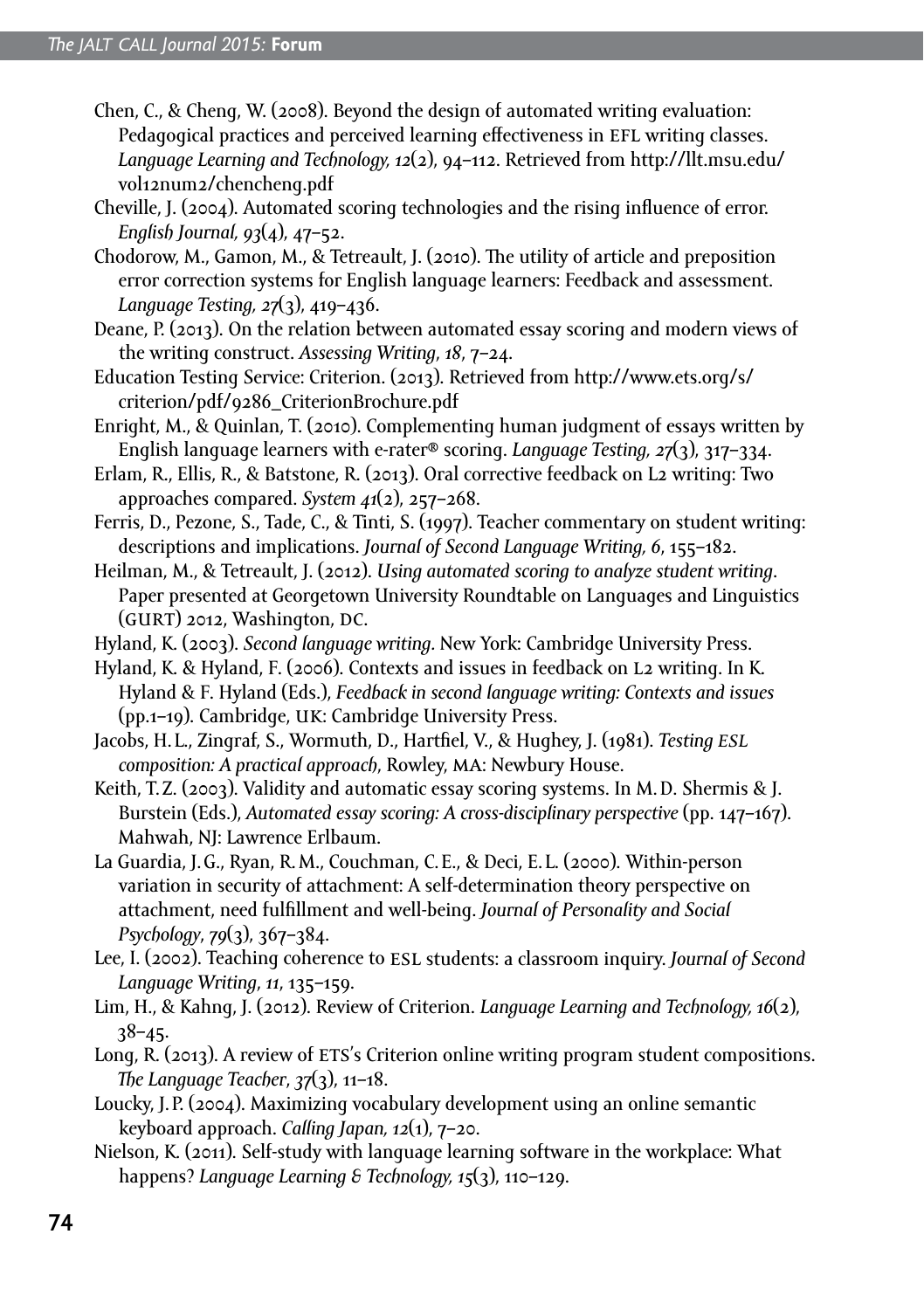- Quinlan, T., Higgins, D., & Wolff, S. (2009). Evaluating the Construct-Coverage of the e-rater® Scoring Engine. *ets Research report January 2009*. Retrieved from [http://](http://www.ets.org/research/contact.html) [www.ets.org/research/contact.html](http://www.ets.org/research/contact.html)
- Robb, T., Ross, S., & Shortreed, I. (1986). Salience of feedback on error and its effect on efl writing quality. *tesol Quarterly, 20,* 83–93.
- Ryan, R.M., & Deci, E. L. (2000). Self-determination theory and the facilitation of intrinsic motivation, social development and well-being. *American Psychologist, 55*, 68–78.
- Swain, M. (2005). The output hypothesis: Theory and research. In E. Hinkel (Ed.), *Handbook of research in second language teaching and learning* (pp. 471–483). Mahwah, nj: Lawrence Erlbaum Associates.
- Ware, P.D., & Warschauer, M. (2006). Electronic feedback and second language learning. 105–122. In K. Hyland & F. Hyland (Eds.). *Feedback in second language writing: Contexts and issues* (pp. 105–122). Cambridge, uk: Cambridge University Press.
- Warshchauer, M. (1997). Comparing face-to-face and electronic discussion in the second language classroom. *calico Journal, 13*(2&3), 7–25.
- Weigle, S.C. (2010). Validation of automated scores of TOEFL iBT tasks against non-test indicators of writing ability. *Language Testing, 27*(3), 335–353.
- Weir, C.J. (2005). Language testing and validation: An evidence-based approach. New York: Palgrave MacMillan.

# **Appendix A**

# *Rubric used by the researchers (Score 1–6)*

| <b>Rhetoric features</b>                                 |  |
|----------------------------------------------------------|--|
| Thesis statement                                         |  |
| (Is the thesis clearly stated?)                          |  |
| Topical development                                      |  |
| (Is the thesis developed well with reasons/examples?)    |  |
| Propositional development                                |  |
| (Is the proposition logically developed/described?)      |  |
| Awareness of readers                                     |  |
| (Does this essay explain the context of situation well?) |  |